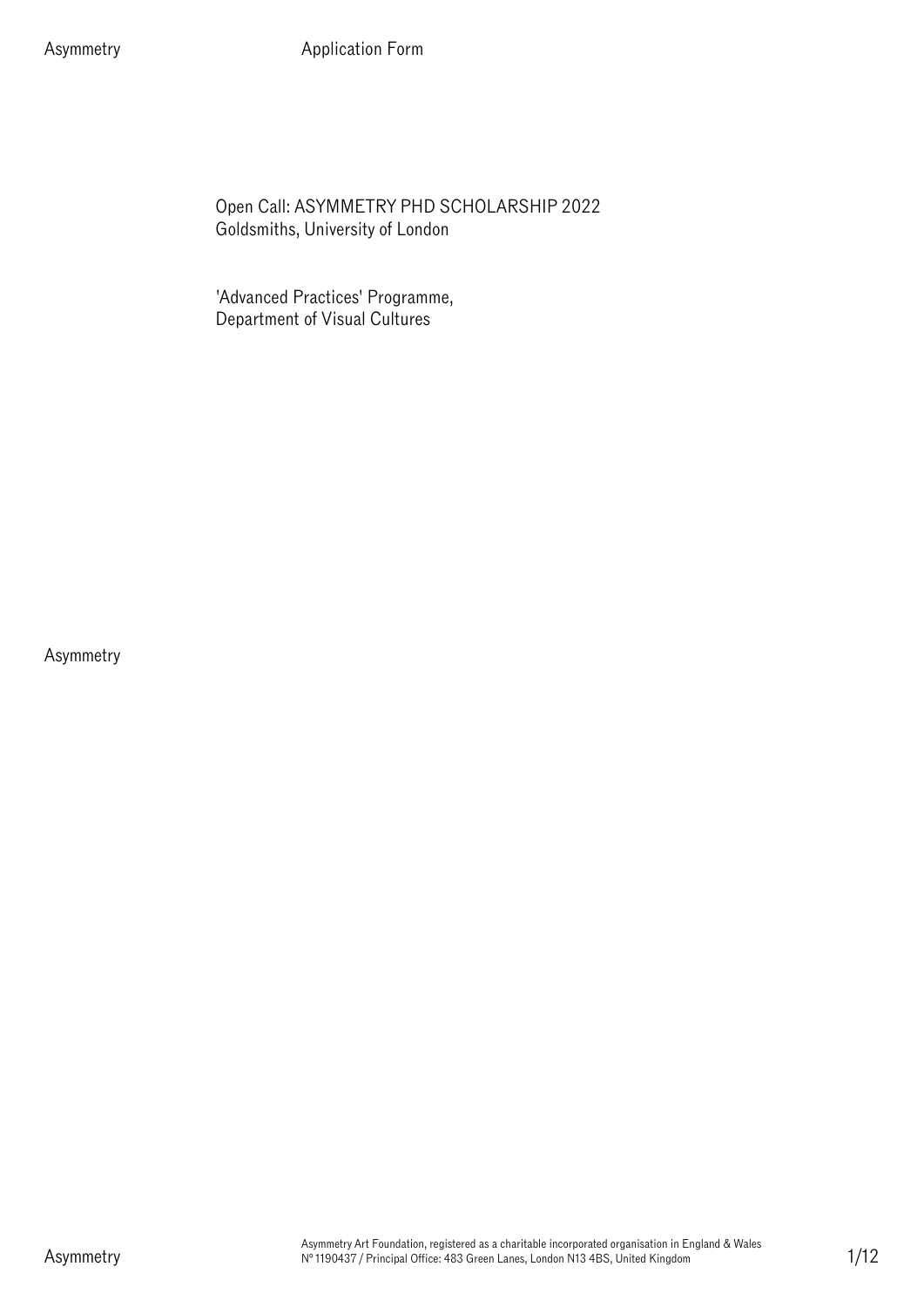### ABOUT ASYMMETRY ART FOUNDATION

Asymmetry Art Foundation is a London-based independent, non-profit initiative based in London, dedicated to nurturing curatorial practice and academic research and developing cultural knowledge in and about Asia. Working regionally and internationally, Asymmetry promotes meaningful exchange between creative practitioners, established institutions, renowned centres of learning and audiences to enable pioneering research, collaboration, production, and participation.

## ABOUT THE DEPARTMENT OF VISUAL CULTURES, GOLDSMITHS

The Department of Visual Cultures is a small but vibrant research-active department in the School of Culture and Society at Goldsmiths, specialising in contemporary art history, theory and research architecture. The PhD programme 'Advanced Practices' invites participants to respond to the growing importance of practice driven research within knowledge production, public exhibiting and cultural organising. Through an interrelated programme of teaching projects and collaborations, 'Advanced Practices' is geared towards advancing the grounds for different forms of practice, from artistic to infrastructural. Animated by concepts that vary from anthropology as cultural critique, curatorial knowledges to the exhibitionary matrix, amongst others, the programme encourages applicants to invent new methodologies, reframing and expanding the notions of 'practice' beyond forms of making or performing.

## ABOUT THE PHD SCHOLARSHIP

Asymmetry's PhD Scholarship fully covers four years of the PhD programme, including tuition fees, monthly rent and living costs, for the duration of each academic year. The Scholarship is aimed at practitioners who identify with Greater Chinese heritage and culture, including Mainland China, Hong Kong, Macau, and Taiwan, based in the region or internationally. The ideal Scholarship candidate will be an academically determined art professional, an inventive thinker, with a background in curatorial studies and contemporary art, and relevant work experience. While we are open to all applications, we strongly welcome applicants with work experience and innovative project portfolios or academic publications.

# PHD SCHOLARSHIP TIMELINE/GUIDELINES

- Asymmetry and Goldsmiths will jointly select one PhD Scholarship holder, online interviews possible at this stage

- The PhD Scholarship holder will be invited to formally apply for the 'Advanced Practices' programme at the Department of Visual Cultures

- April 2022: PhD Scholarship holder selected

- More details on obtaining the UK Student Visa will be communicated directly with the PhD Scholarship holder

- Once the programme has started, Asymmetry will check in regularly with the PhD Scholarship holder to assess their experience and wellbeing, and remain at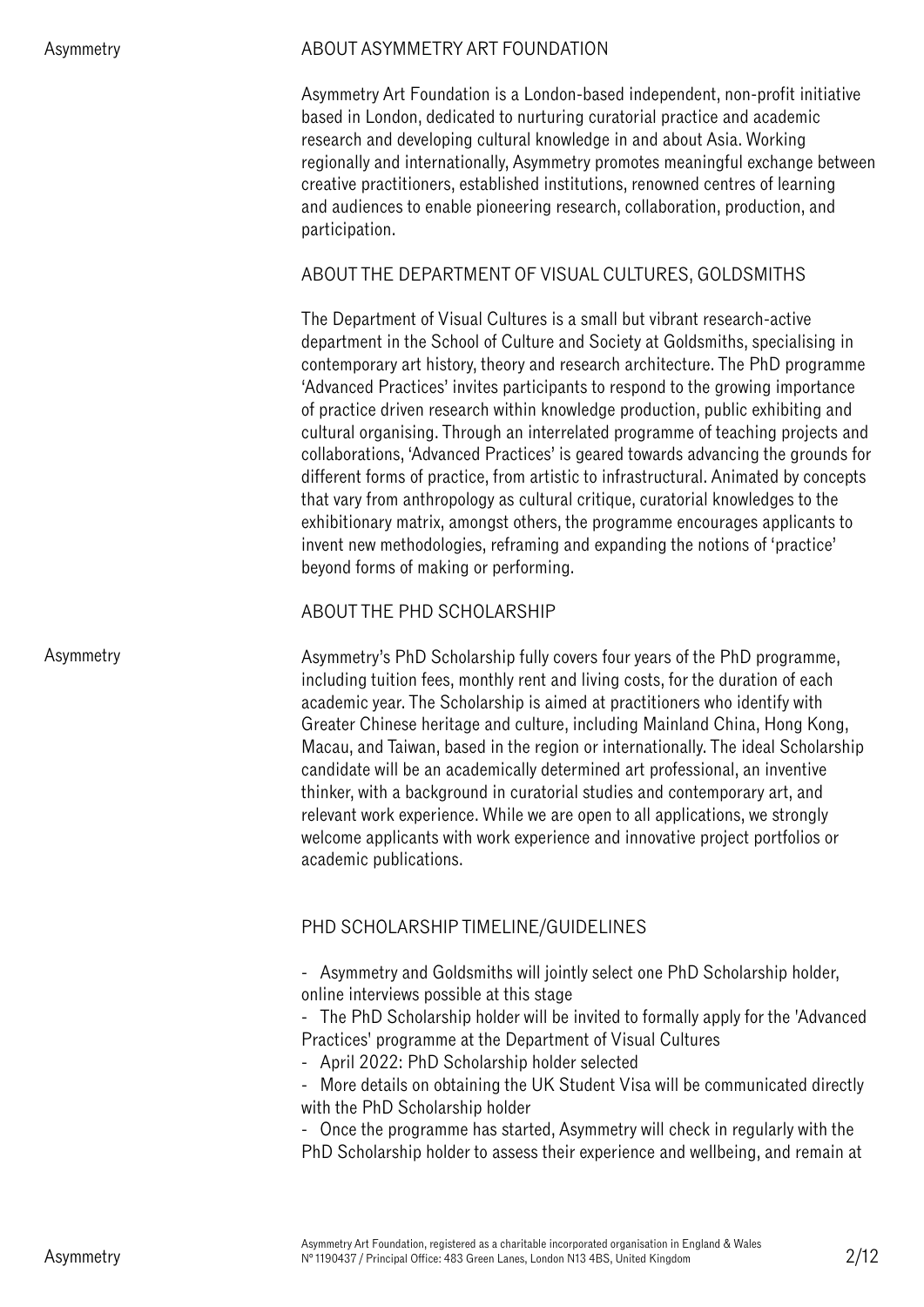| Asymmetry | disposal for any enquiries or questions regarding life outside campus<br>- Asymmetry will ask the PhD Scholarship holder to contribute to our global and<br>Chinese online channels through a variety of visual and textural materials, such<br>as articles, images, interviews, journal entries and/or takeover of our social media<br>accounts |
|-----------|--------------------------------------------------------------------------------------------------------------------------------------------------------------------------------------------------------------------------------------------------------------------------------------------------------------------------------------------------|
|           | TOGETHER WITH THIS APPLICATION FORM, PLEASE SUBMIT:                                                                                                                                                                                                                                                                                              |
|           | - Your current CV, outlining academic career, previous employment history, past<br>exhibition projects, residencies, awards, publications, and public programming<br>(such as talks, conferences, etc.)                                                                                                                                          |
|           | - A cover letter summarising your motivation to obtain a PhD in 'Advanced<br>Practices', your desired research direction and how our PhD Scholarship would<br>benefit you (500 words)<br>- A portfolio of previous projects                                                                                                                      |
|           | - A writing sample of your MA dissertation (3000-5000 words) and a further<br>writing sample free of choice (1500-3000 words)                                                                                                                                                                                                                    |
|           | - English Language requirement: If English is not your native language, you will<br>need an IELTS score (or equivalent English language qualification) of 6.5 with a<br>6.5 in writing and no element lower than 6.0 to study this programme<br>- Optional: A sample of an academic publication (500-1500 words)                                 |
|           | Application language and material must be submitted in English.<br>Please note that the file size should not exceed a total of 10 MB.                                                                                                                                                                                                            |
|           | Please send in your complete PhD Scholarship application package via e-mail to:<br>scholarship@asymmetryart.org                                                                                                                                                                                                                                  |
| Asymmetry | APPLICATION DEADLINE:<br>1 MARCH 2022                                                                                                                                                                                                                                                                                                            |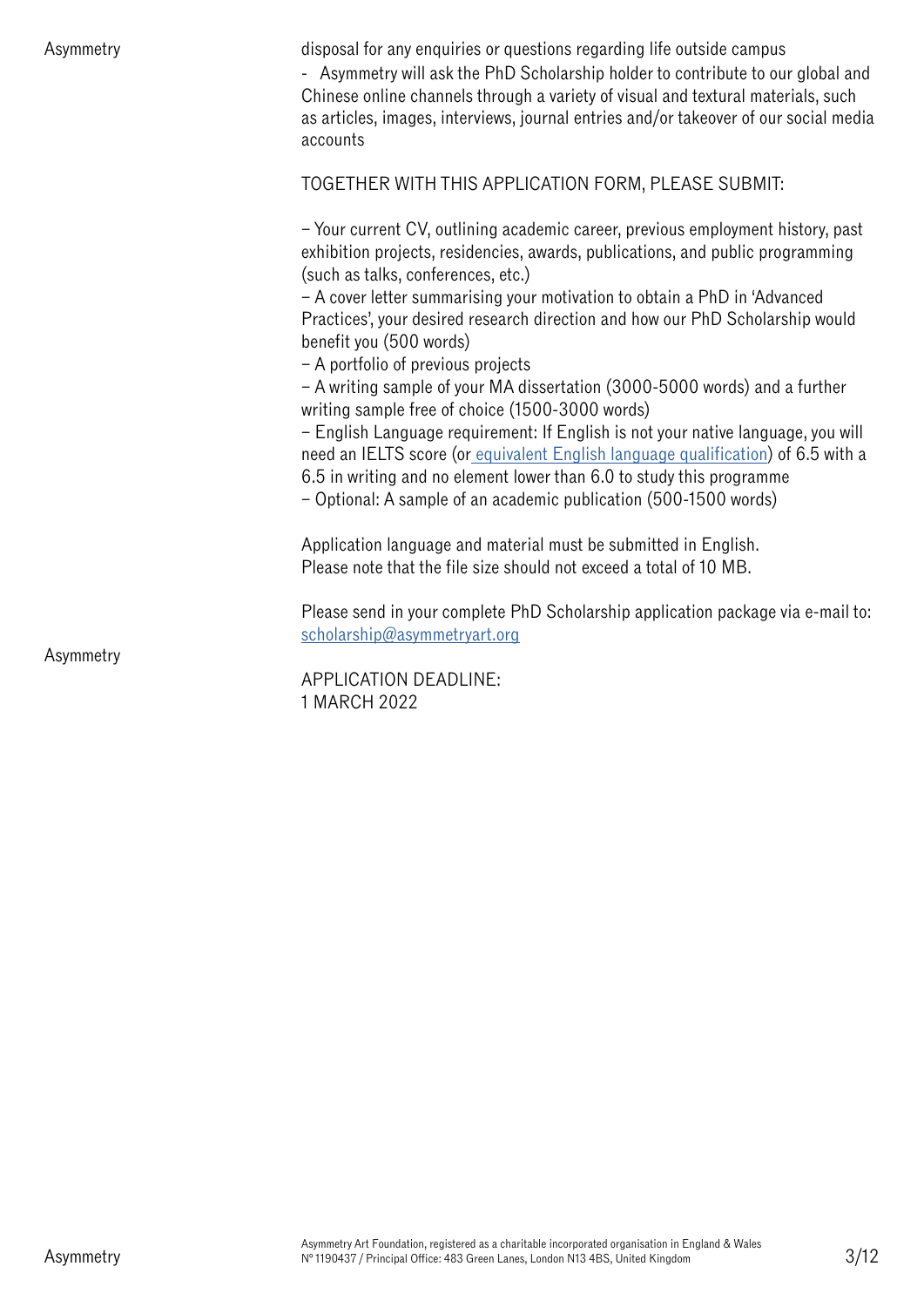| Asymmetry | YOUR PERSONAL DETAILS                                       |                                        |  |
|-----------|-------------------------------------------------------------|----------------------------------------|--|
|           | First name(s)                                               | Last name                              |  |
|           | Date of birth (DD/MM/YYYY)                                  |                                        |  |
|           | Place of birth                                              | Nationality (as indicated in passport) |  |
|           | Gender - optional (e.g. female/male/non-binary/transgender) |                                        |  |
|           | Current address                                             |                                        |  |
|           |                                                             |                                        |  |
|           | Mobile number (+ country code)                              | Email address                          |  |
|           | WeChat ID (optional)                                        | Website / Instagram (optional)         |  |
| Asymmetry | YOUR ACADEMIC / PROFESSIONAL CAREER                         |                                        |  |

Please give details of the latest two qualifications you have obtained or are studying at the moment (most recent first)

Qualification 1

School, university, college, etc.

Qualification / degree

Date achieved or expected completion (DD.MM.YYYY)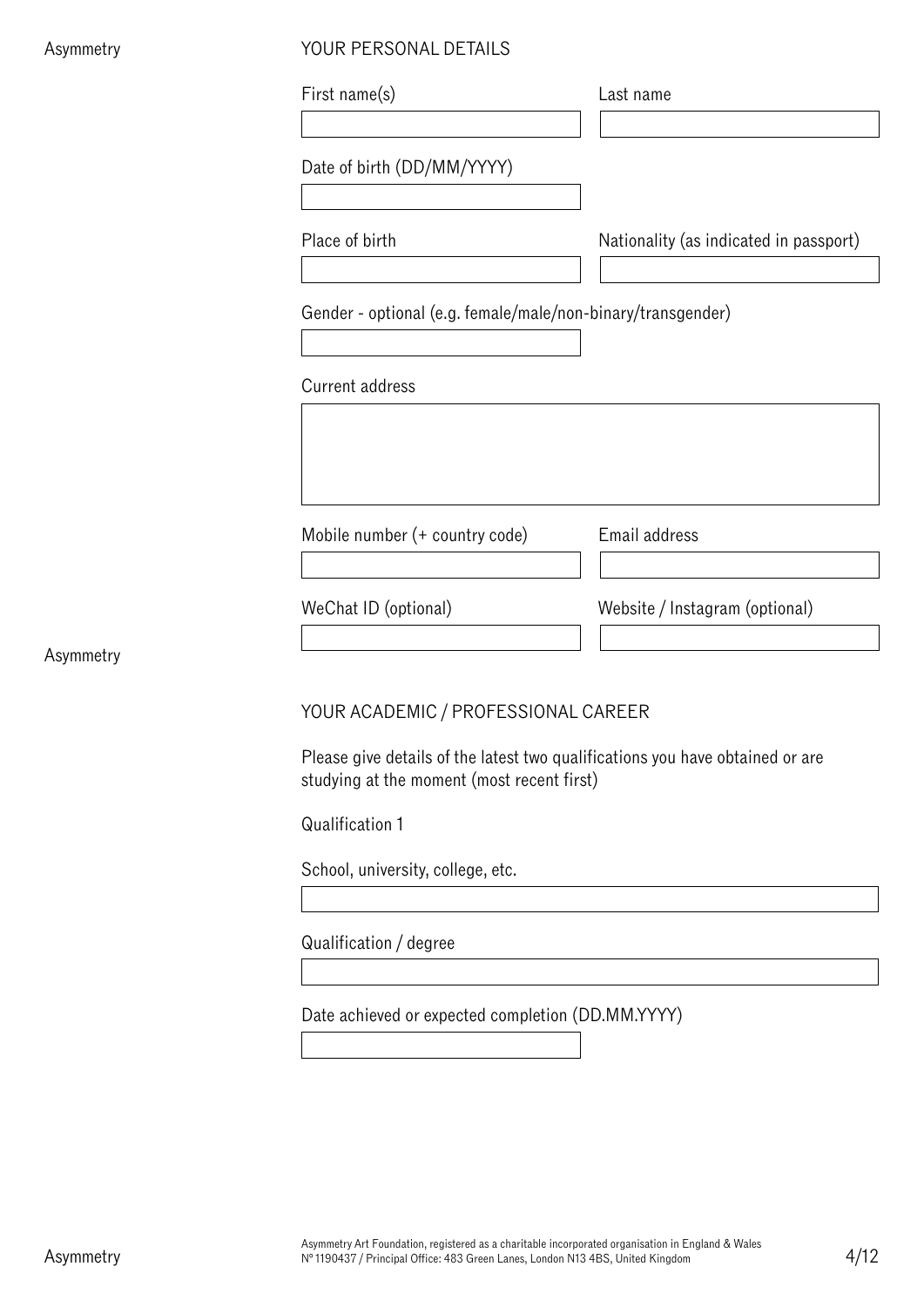Qualification 2

School, university, college, etc.

Qualification / degree

Date achieved or expected completion (DD.MM.YYYY)

Please give details of the latest two projects you have worked on or are working on at the moment (most recent first):

Project 1

Institution **Position** 

Project description (max. 200 words)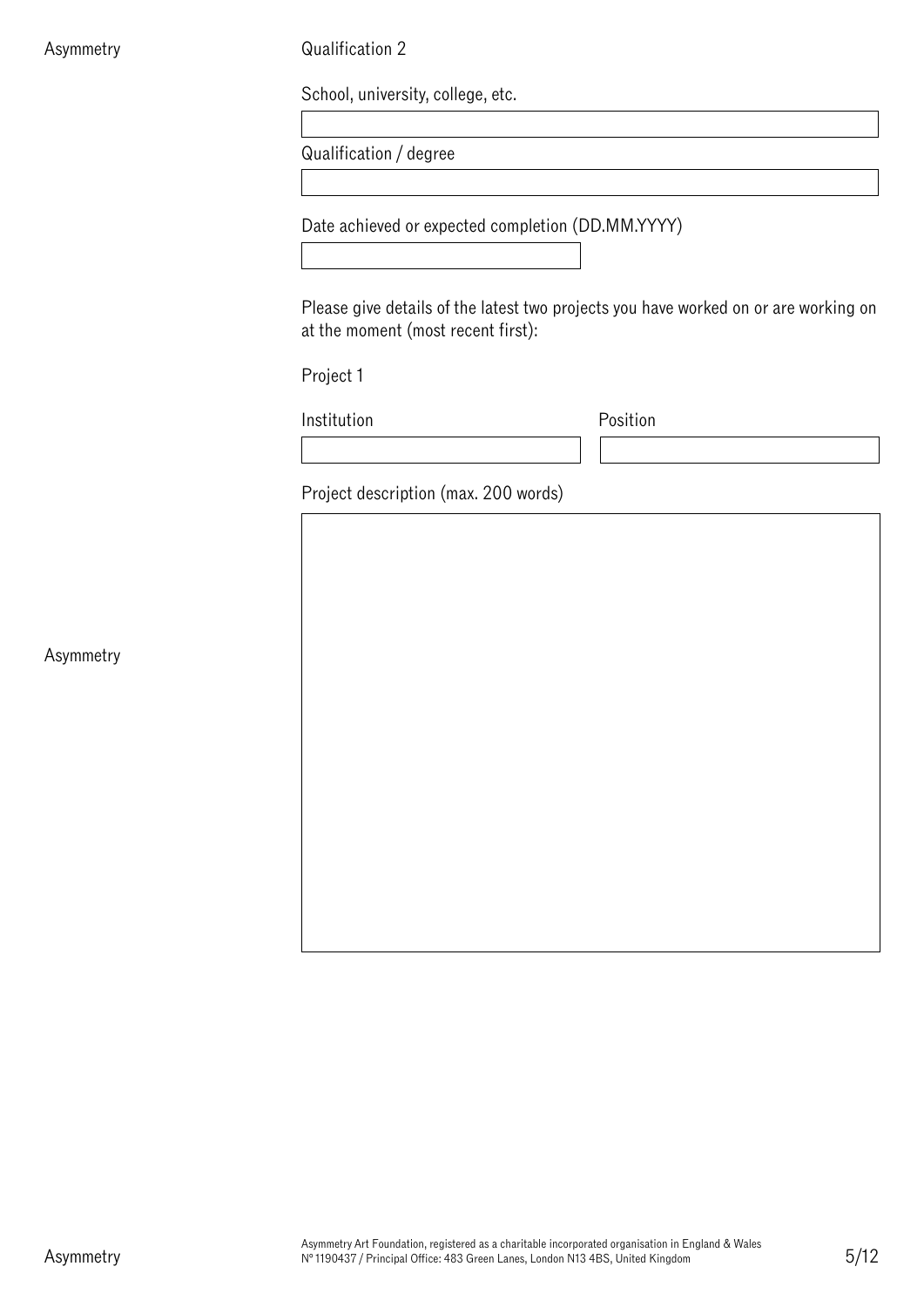Project 2

Institution **Position** 

Project description (max. 200 words)

What non-academic courses and seminars have you participated in as either participant, moderator or instructor? (max. 200 words)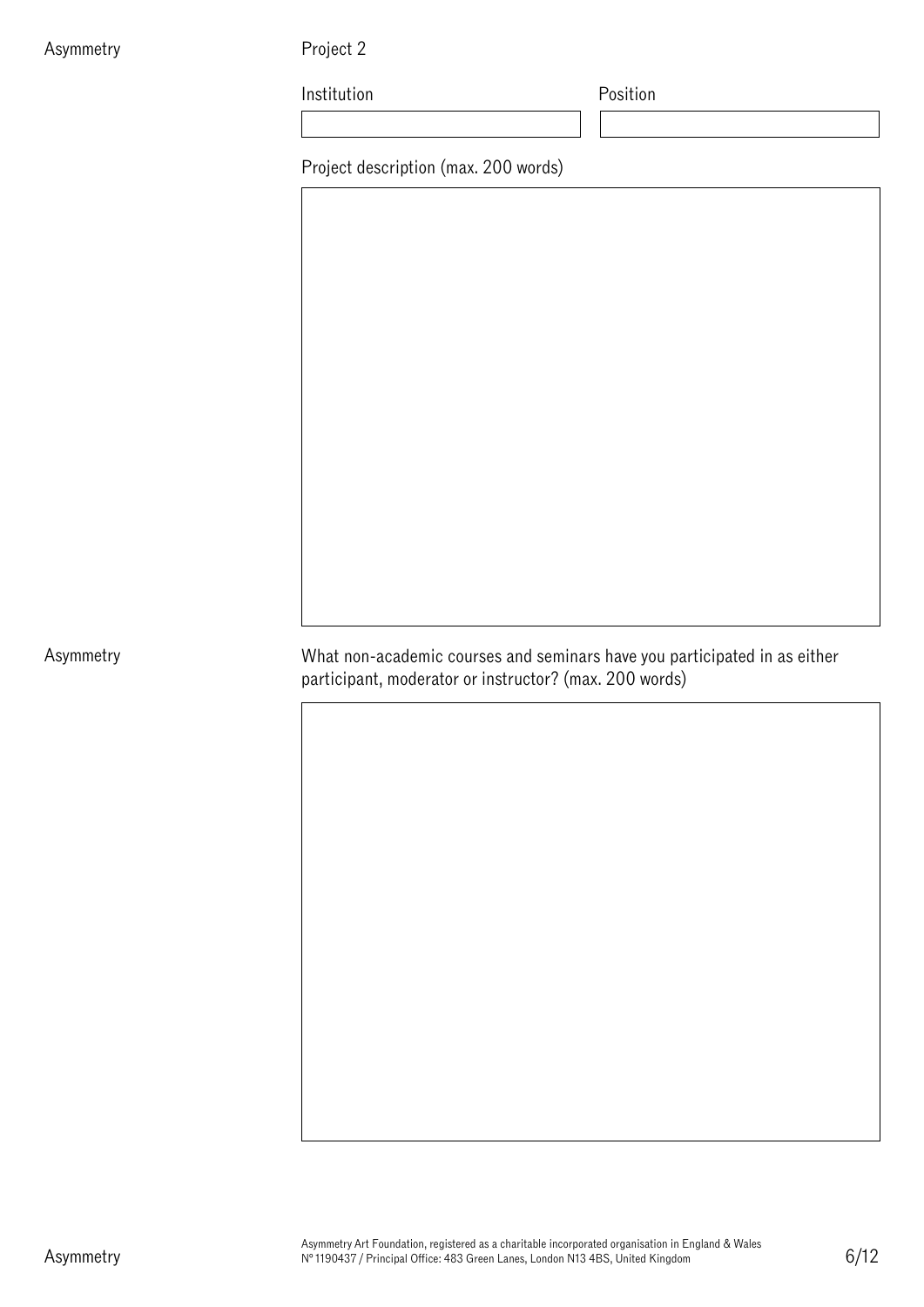# YOUR MOTIVATION

Please describe your motivation to pursue a PhD in 'Advanced Practices' (max. 300 words)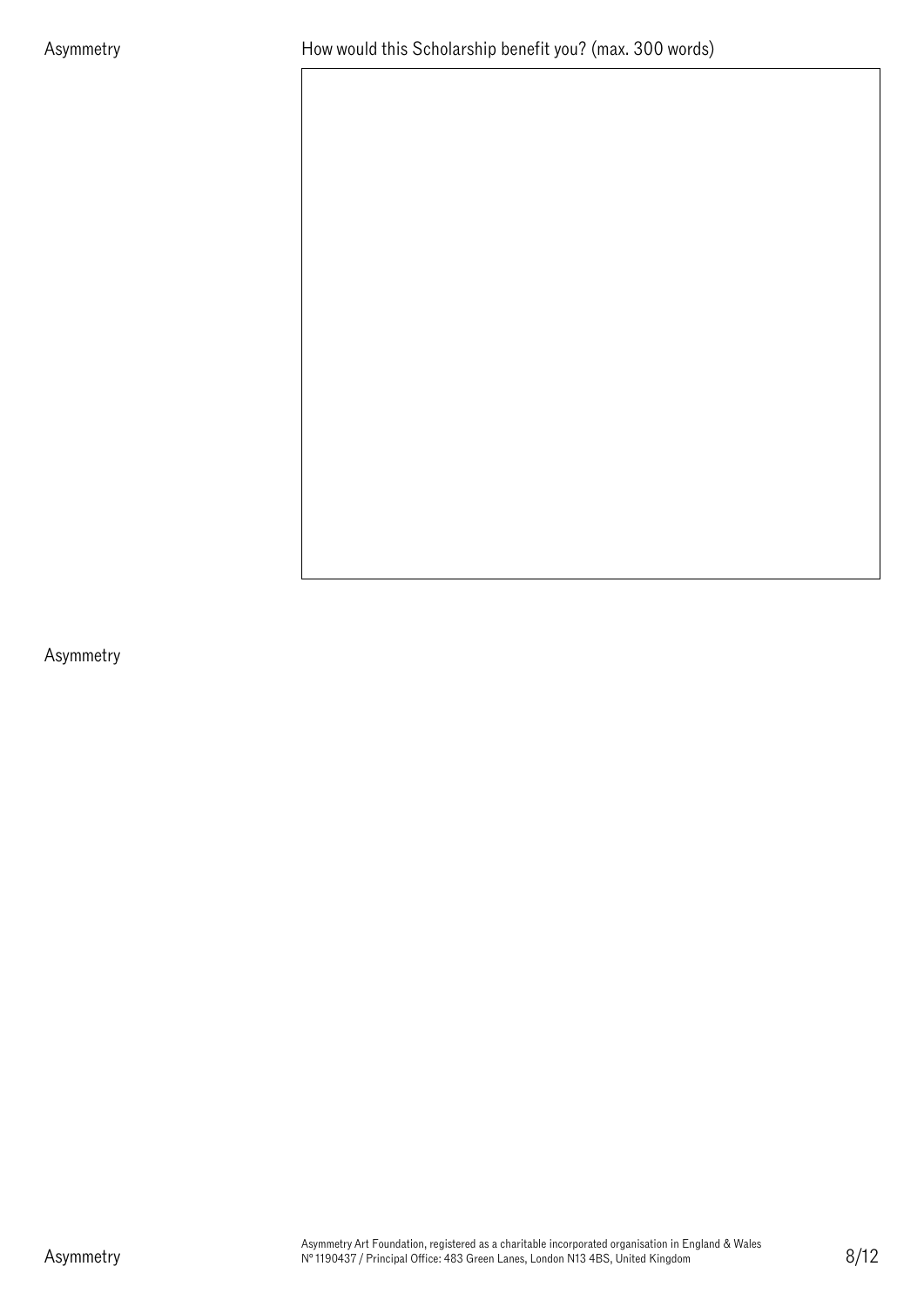How would you describe your engagement in the wider art scene? (max. 200 words)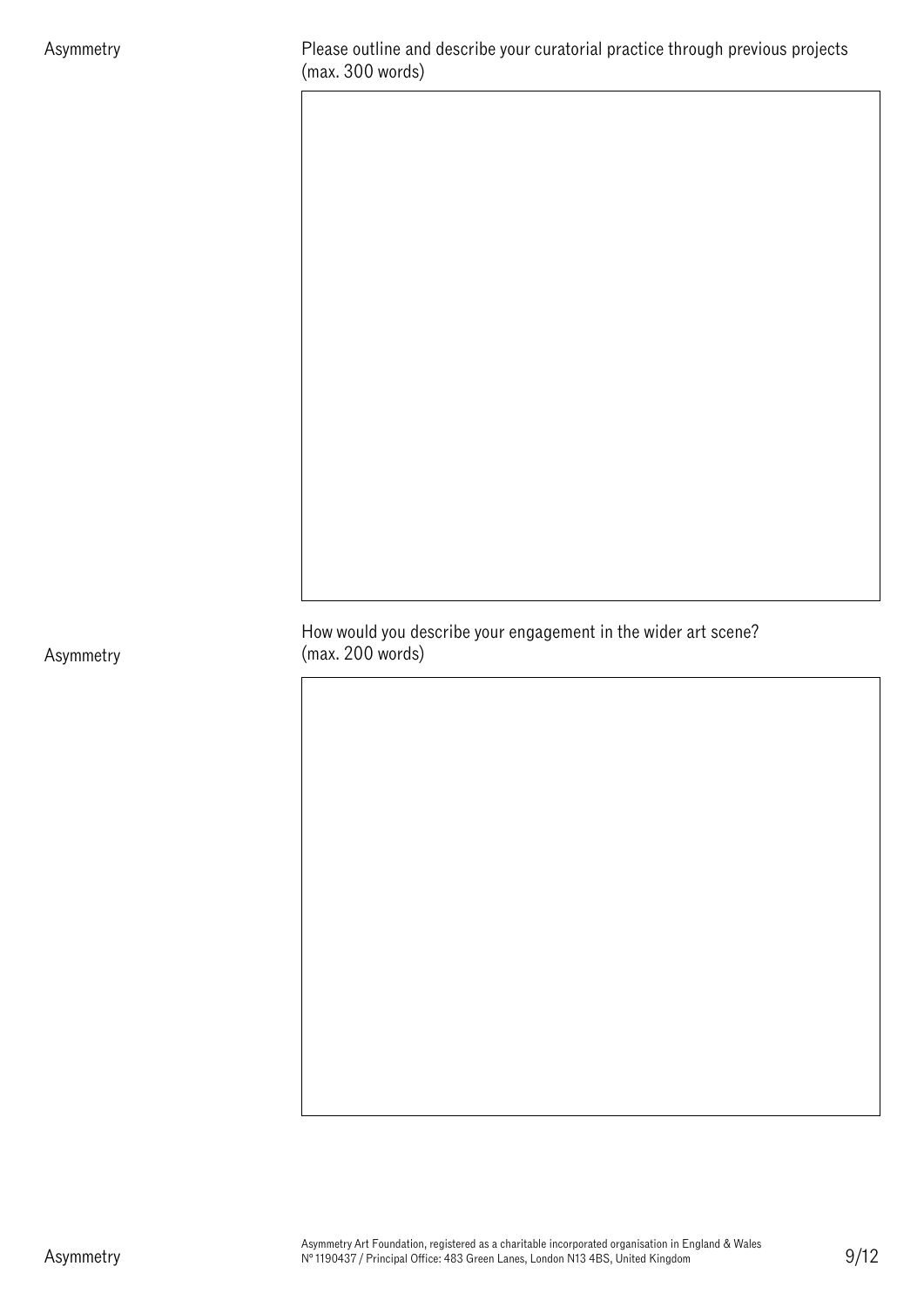#### YOUR WORK

| In addition to your portfolio, you are welcome to link any websites that illustrate |  |
|-------------------------------------------------------------------------------------|--|
| better your work and projects                                                       |  |

Please indicate three professional referees who would recommend you. We do not require a letter as part of this application but we may contact these persons during the assessment of your application

Contact 1

First name(s) Last name

Title / position

| Address                        |                                |
|--------------------------------|--------------------------------|
|                                |                                |
|                                |                                |
|                                |                                |
| Mobile number (+ country code) | Email address                  |
|                                |                                |
| WeChat ID (optional)           | Website / Instagram (optional) |
|                                |                                |
| Relationship to referee        |                                |
|                                |                                |
| Contact 2                      |                                |
| First name(s)                  | Last name                      |
|                                |                                |
| Title / position               |                                |
|                                |                                |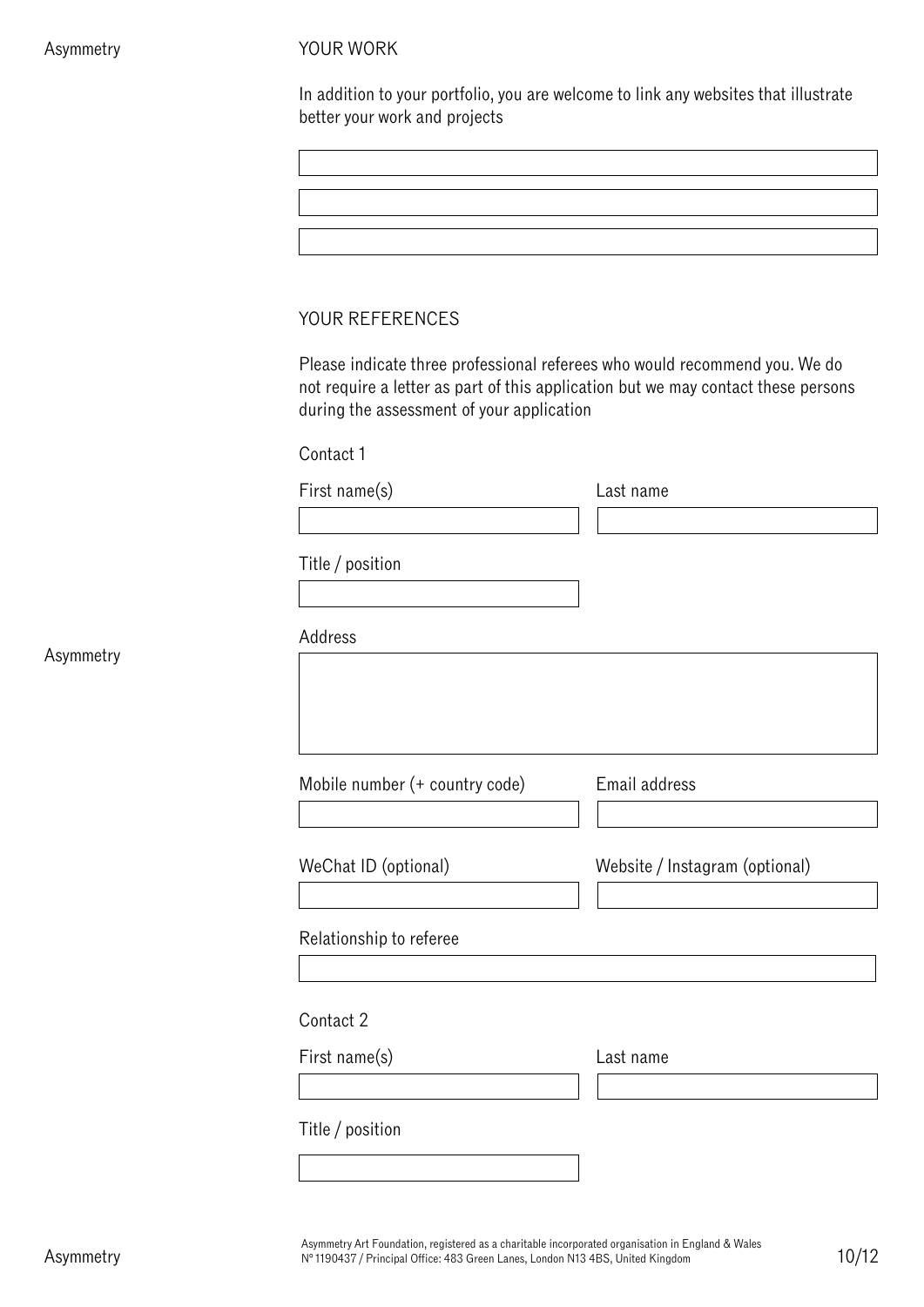#### Address

|           | Mobile number (+ country code) | Email address                  |
|-----------|--------------------------------|--------------------------------|
|           | WeChat ID (optional)           | Website / Instagram (optional) |
|           |                                |                                |
|           | Contact 3                      |                                |
|           | First name(s)                  | Last name                      |
|           | Title / position               |                                |
|           | Address                        |                                |
| Asymmetry |                                |                                |
|           | Mobile number (+ country code) | Email address                  |
|           | WeChat ID (optional)           | Website / Instagram (optional) |
|           | Relationship to referee        |                                |